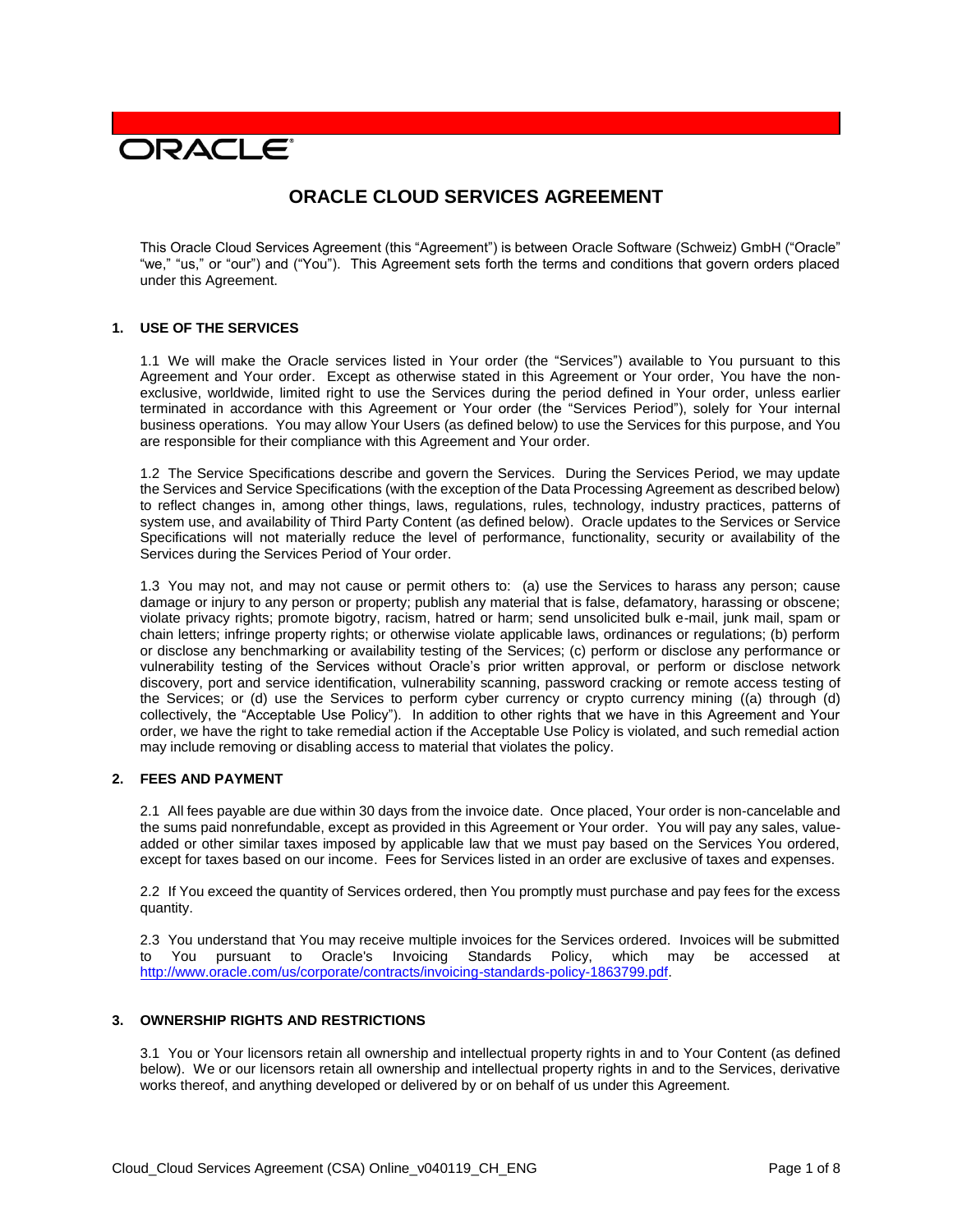3.2 You may have access to Third Party Content through use of the Services. Unless otherwise stated in Your order, all ownership and intellectual property rights in and to Third Party Content and the use of such content is governed by separate third party terms between You and the third party.

3.3 You grant us the right to host, use, process, display and transmit Your Content to provide the Services pursuant to and in accordance with this Agreement and Your order. You have sole responsibility for the accuracy, quality, integrity, legality, reliability, and appropriateness of Your Content, and for obtaining all rights related to Your Content required by Oracle to perform the Services.

3.4 You may not, and may not cause or permit others to: (a) modify, make derivative works of, disassemble, decompile, reverse engineer, reproduce, republish, download, or copy any part of the Services (including data structures or similar materials produced by programs); (b) access or use the Services to build or support, directly or indirectly, products or services competitive to Oracle; or (c) license, sell, transfer, assign, distribute, outsource, permit timesharing or service bureau use of, commercially exploit, or make available the Services to any third party except as permitted by this Agreement or Your order.

#### **4. NONDISCLOSURE**

4.1 By virtue of this Agreement, the parties may disclose to each other information that is confidential ("Confidential Information"). Confidential Information shall be limited to the terms and pricing under this Agreement and Your order, Your Content residing in the Services, and all information clearly identified as confidential at the time of disclosure.

4.2 A party's Confidential Information shall not include information that: (a) is or becomes a part of the public domain through no act or omission of the other party; (b) was in the other party's lawful possession prior to the disclosure and had not been obtained by the other party either directly or indirectly from the disclosing party; (c) is lawfully disclosed to the other party by a third party without restriction on the disclosure; or (d) is independently developed by the other party.

4.3 Each party agrees not to disclose the other party's Confidential Information to any third party other than as set forth in the following sentence for a period of five years from the date of the disclosing party's disclosure of the Confidential Information to the receiving party; however, we will protect the confidentiality of Your Content residing in the Services for as long as such information resides in the Services. Each party may disclose Confidential Information only to those employees, agents or subcontractors who are required to protect it against unauthorized disclosure in a manner no less protective than required under this Agreement, and each party may disclose the other party's Confidential Information in any legal proceeding or to a governmental entity as required by law. We will protect the confidentiality of Your Content residing in the Services in accordance with the Oracle security practices defined as part of the Service Specifications applicable to Your order.

#### **5. PROTECTION OF YOUR CONTENT**

5.1 In order to protect Your Content provided to Oracle as part of the provision of the Services, Oracle will comply with the applicable administrative, physical, technical and other safeguards, and other applicable aspects of system and content management, available at [http://www.oracle.com/us/corporate/contracts/cloud-services/index.html.](http://www.oracle.com/us/corporate/contracts/cloud-services/index.html)

5.2 To the extent Your Content includes Personal Data (as that term is defined in the applicable data privacy policies and the Data Processing Agreement (as that term is defined below)), Oracle will furthermore comply with the following:

- a. the relevant Oracle privacy policies applicable to the Services, available at [http://www.oracle.com/us/legal/privacy/overview/index.html;](http://www.oracle.com/us/legal/privacy/overview/index.html) and
- b. the applicable version of the Data Processing Agreement for Oracle Services (the "Data Processing Agreement"), unless stated otherwise in Your order. The version of the Data Processing Agreement applicable to Your order (a) is available at [https://www.oracle.com/corporate/contracts/cloud](https://www.oracle.com/corporate/contracts/cloud-services/contracts.html#data-processing)[services/contracts.html#data-processing](https://www.oracle.com/corporate/contracts/cloud-services/contracts.html#data-processing) and is incorporated herein by reference, and (b) will remain in force during the Services Period of Your order. In the event of any conflict between the terms of the Data Processing Agreement and the terms of the Service Specifications (including any applicable Oracle privacy policies), the terms of the Data Processing Agreement shall take precedence.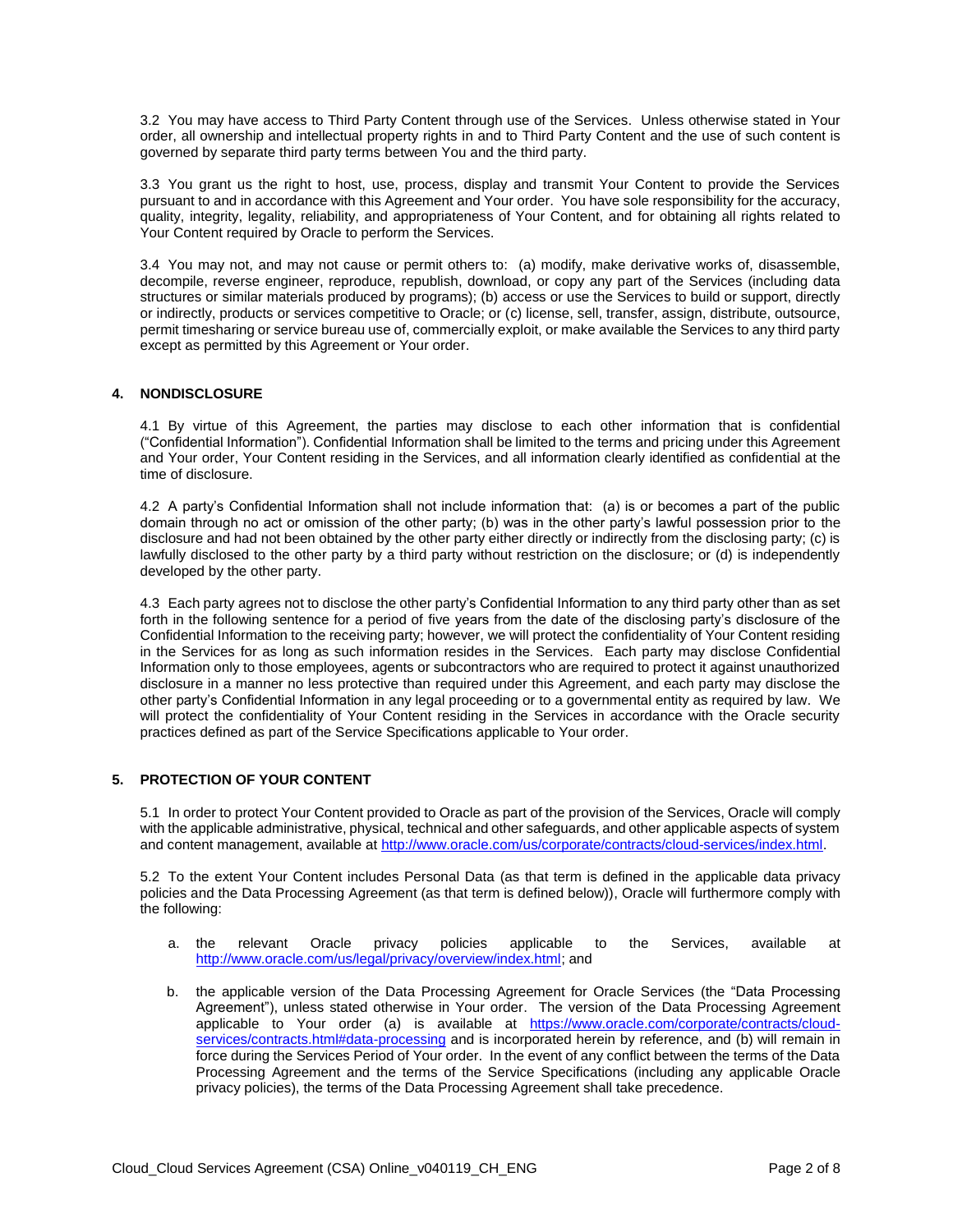5.3 Without prejudice to Sections 5.1 and 5.2 above, You are responsible for (a) any required notices, consents and/or authorizations related to Your provision of, and our processing of, Your Content (including any Personal Data) as part of the Services, (b) any security vulnerabilities, and the consequences of such vulnerabilities, arising from Your Content, including any viruses, Trojan horses, worms or other harmful programming routines contained in Your Content, and (c) any use by You or Your Users of the Services in a manner that is inconsistent with the terms of this Agreement. To the extent You disclose or transmit Your Content to a third party, we are no longer responsible for the security, integrity or confidentiality of such content outside of Oracle's control.

5.4 Unless otherwise specified in Your order (including in the Service Specifications), Your Content may not include any sensitive or special data that imposes specific data security or data protection obligations on Oracle in addition to or different from those specified in the Service Specifications. If available for the Services, You may purchase additional services from us (e.g., Oracle Payment Card Industry Compliance Services) designed to address specific data security or data protection requirements applicable to such sensitive or special data You seek to include in Your Content.

#### **6. WARRANTIES, DISCLAIMERS AND EXCLUSIVE REMEDIES**

6.1 Each party represents that it has validly entered into this Agreement and that it has the power and authority to do so. We warrant that during the Services Period we will perform the Services using commercially reasonable care and skill in all material respects as described in the Service Specifications. If the Services provided to You were not performed as warranted, You must promptly provide us with a written notice that describes the deficiency in the Services (including, as applicable, the service request number notifying us of the deficiency in the Services).

6.2 WE DO NOT WARRANT THAT THE SERVICES WILL BE PERFORMED ERROR-FREE OR UNINTERRUPTED, THAT WE WILL CORRECT ALL SERVICES ERRORS, OR THAT THE SERVICES WILL MEET YOUR REQUIREMENTS OR EXPECTATIONS. WE ARE NOT RESPONSIBLE FOR ANY ISSUES RELATED TO THE PERFORMANCE, OPERATION OR SECURITY OF THE SERVICES THAT ARISE FROM YOUR CONTENT OR THIRD PARTY CONTENT OR SERVICES PROVIDED BY THIRD PARTIES.

6.3 FOR ANY BREACH OF THE SERVICES WARRANTY, YOUR EXCLUSIVE REMEDY AND OUR ENTIRE LIABILITY SHALL BE THE CORRECTION OF THE DEFICIENT SERVICES THAT CAUSED THE BREACH OF WARRANTY, OR, IF WE CANNOT SUBSTANTIALLY CORRECT THE DEFICIENCY IN A COMMERCIALLY REASONABLE MANNER, YOU MAY END THE DEFICIENT SERVICES AND WE WILL REFUND TO YOU THE FEES FOR THE TERMINATED SERVICES THAT YOU PRE-PAID TO US FOR THE PERIOD FOLLOWING THE EFFECTIVE DATE OF TERMINATION.

6.4 TO THE EXTENT NOT PROHIBITED BY LAW, THESE WARRANTIES ARE EXCLUSIVE AND THERE ARE NO OTHER EXPRESS OR IMPLIED WARRANTIES OR CONDITIONS INCLUDING FOR SOFTWARE, HARDWARE, SYSTEMS, NETWORKS OR ENVIRONMENTS OR FOR MERCHANTABILITY, SATISFACTORY QUALITY AND FITNESS FOR A PARTICULAR PURPOSE.

#### **7. LIMITATION OF LIABILITY**

7.1 IN NO EVENT WILL EITHER PARTY OR ITS AFFILIATES BE LIABLE FOR ANY INDIRECT OR CONSEQUENTIAL DAMAGES, OR ANY LOSS OF REVENUE, PROFITS (EXCLUDING FEES UNDER THIS AGREEMENT), SALES, DATA, DATA USE, GOODWILL, OR REPUTATION.

7.2 TO THE EXTENT PERMITTED BY LAW, IN NO EVENT SHALL THE MAXIMUM LIABILITY OF ORACLE AND OUR AFFILIATES ARISING OUT OF OR RELATED TO THIS AGREEMENT OR YOUR ORDER, WHETHER IN CONTRACT, TORT, OR OTHERWISE, EXCEED THE TOTAL AMOUNTS ACTUALLY PAID UNDER YOUR ORDER FOR THE SERVICES GIVING RISE TO THE LIABILITY DURING THE TWELVE (12) MONTHS IMMEDIATELY PRECEDING THE EVENT GIVING RISE TO SUCH LIABILITY.

#### **8. INDEMNIFICATION**

8.1 If a third party makes a claim against either You or Oracle ("Recipient" which may refer to You or us depending upon which party received the Material), that any information, design, specification, instruction, software, service, data, hardware, or material (collectively, "Material") furnished by either You or us ("Provider" which may refer to You or us depending on which party provided the Material) and used by the Recipient infringes the third party's intellectual property rights, the Provider, at the Provider's sole cost and expense, will defend the Recipient against the claim and indemnify the Recipient from the damages, liabilities, costs and expenses awarded by the court to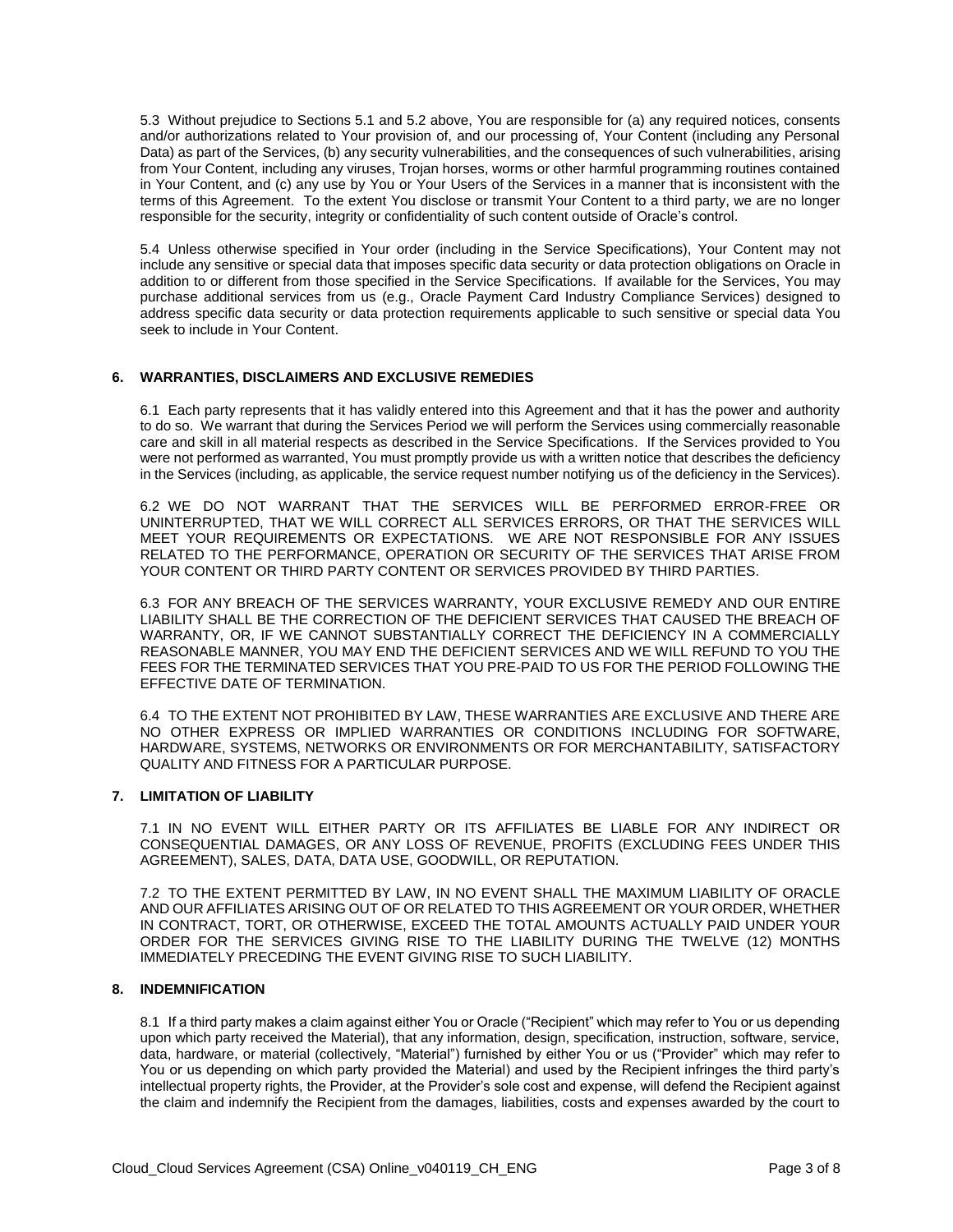the third party claiming infringement or the settlement agreed to by the Provider, if the Recipient does the following:

- a. notifies the Provider promptly in writing, not later than 30 days after the Recipient receives notice of the claim (or sooner if required by applicable law);
- b. gives the Provider sole control of the defense and any settlement negotiations; and
- c. gives the Provider the information, authority and assistance the Provider needs to defend against or settle the claim.

8.2 If the Provider believes or it is determined that any of the Material may have violated a third party's intellectual property rights, the Provider may choose to either modify the Material to be non-infringing (while substantially preserving its utility or functionality) or obtain a license to allow for continued use, or if these alternatives are not commercially reasonable, the Provider may end the license for, and require return of, the applicable Material and refund any unused, prepaid fees the Recipient may have paid to the other party for such Material. If such return materially affects our ability to meet obligations under the relevant order, then we may, upon 30 days prior written notice, terminate the order. If such Material is third party technology and the terms of the third party license do not allow us to terminate the license, then we may, upon 30 days prior written notice, end the Services associated with such Material and refund any unused, prepaid fees for such Services.

8.3 The Provider will not indemnify the Recipient if the Recipient (a) alters the Material or uses it outside the scope of use identified in the Provider's user or program documentation or Service Specifications, or (b) uses a version of the Material which has been superseded, if the infringement claim could have been avoided by using an unaltered current version of the Material which was made available to the Recipient. The Provider will not indemnify the Recipient to the extent that an infringement claim is based upon any Material not furnished by the Provider. We will not indemnify You to the extent that an infringement claim is based on Third Party Content or any Material from a third party portal or other external source that is accessible or made available to You within or by the Services (e.g., a social media post from a third party blog or forum, a third party Web page accessed via a hyperlink, marketing data from third party data providers, etc.).

8.4 This Section 8 provides the parties' exclusive remedy for any infringement claims or damages.

#### **9. TERM AND TERMINATION**

- 9.1 This Agreement is valid for the order which this Agreement accompanies.
- 9.2 Services shall be provided for the Services Period defined in Your order.

9.3 We may suspend Your or Your Users' access to, or use of, the Services if we believe that (a) there is a significant threat to the functionality, security, integrity, or availability of the Services or any content, data, or applications in the Services; (b) You or Your Users are accessing or using the Services to commit an illegal act; or (c) there is a violation of the Acceptable Use Policy. When reasonably practicable and lawfully permitted, we will provide You with advance notice of any such suspension. We will use reasonable efforts to re-establish the Services promptly after we determine that the issue causing the suspension has been resolved. During any suspension period, we will make Your Content (as it existed on the suspension date) available to You. Any suspension under this Section shall not excuse You from Your obligation to make payments under this Agreement.

9.4 If either of us breaches a material term of this Agreement or any order and fails to correct the breach within 30 days of written specification of the breach, then the breaching party is in default and the non-breaching party may terminate (a) in the case of breach of any order, the order under which the breach occurred; or (b) in the case of breach of the Agreement, the Agreement and any orders that have been placed under the Agreement. If we terminate any orders as specified in the preceding sentence, You must pay within 30 days all amounts that have accrued prior to such termination, as well as all sums remaining unpaid for the Services under such order(s) plus related taxes and expenses. Except for nonpayment of fees, the nonbreaching party may agree in its sole discretion to extend the 30 day period for so long as the breaching party continues reasonable efforts to cure the breach. You agree that if You are in default under this Agreement, You may not use those Services ordered.

9.5 At the end of the Services Period, we will make Your Content (as it existed at the end of the Services Period) available for retrieval by You during a retrieval period set out in the Service Specifications. At the end of such retrieval period, and except as may be required by law, we will delete or otherwise render unrecoverable any of Your Content that remains in the Services. Our data deletion practices are described in more detail in the Service Specifications.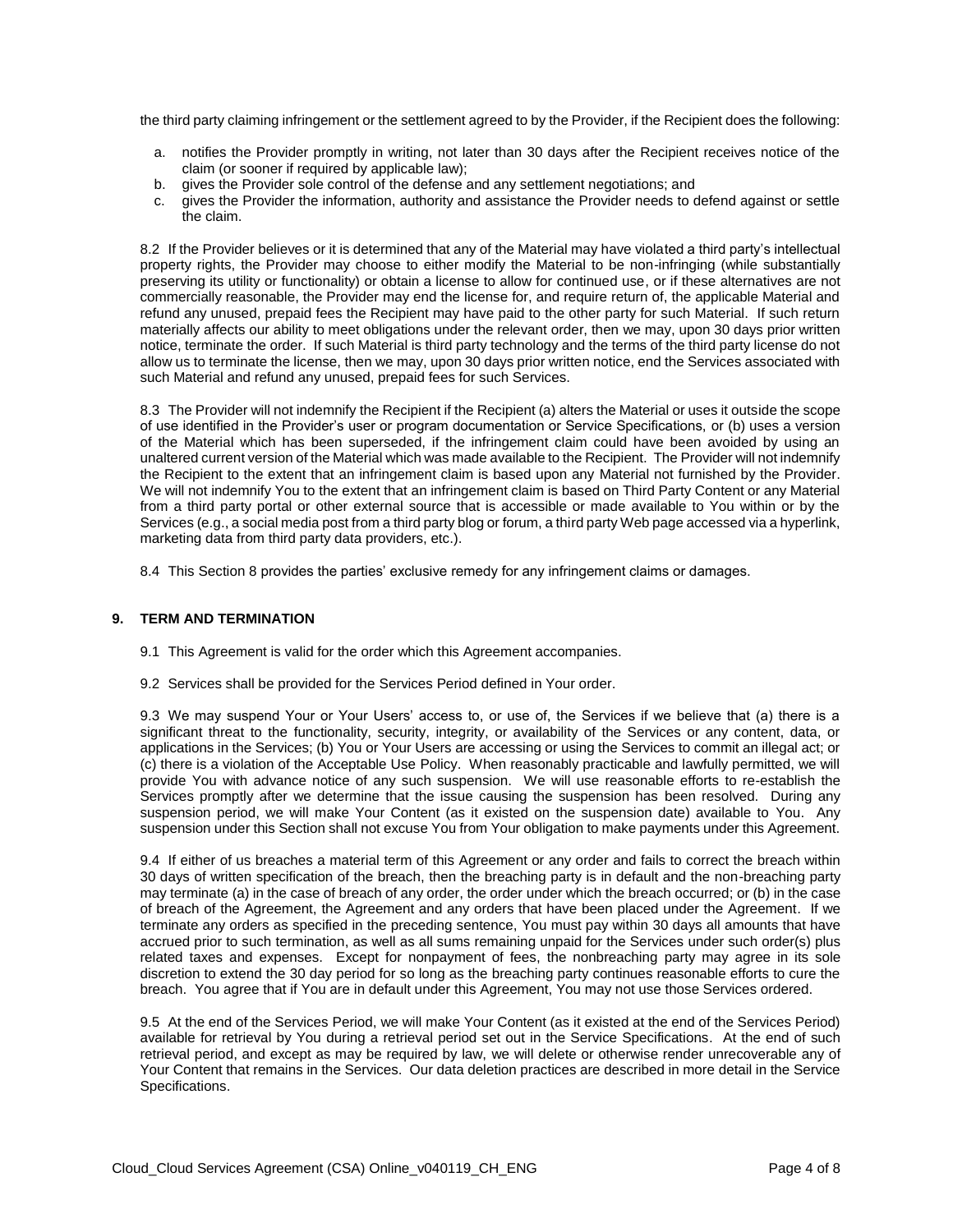9.6 Provisions that survive termination or expiration of this Agreement are those relating to limitation of liability, indemnification, payment and others which by their nature are intended to survive.

#### **10. THIRD-PARTY CONTENT, SERVICES AND WEBSITES**

10.1 The Services may enable You to link to, transfer Your Content or Third Party Content to, or otherwise access, third parties' websites, platforms, content, products, services, and information ("Third Party Services"). Oracle does not control and is not responsible for Third Party Services. You are solely responsible for complying with the terms of access and use of Third Party Services, and if Oracle accesses or uses any Third Party Services on Your behalf to facilitate performance of the Services, You are solely responsible for ensuring that such access and use, including through passwords, credentials or tokens issued or otherwise made available to You, is authorized by the terms of access and use for such services. If You transfer or cause the transfer of Your Content or Third Party Content from the Services to a Third Party Service or other location, that transfer constitutes a distribution by You and not by Oracle.

10.2 Any Third Party Content we make accessible is provided on an "as-is" and "as available" basis without any warranty of any kind. You acknowledge and agree that we are not responsible for, and have no obligation to control, monitor, or correct, Third Party Content. We disclaim all liabilities arising from or related to Third Party Content.

10.3 You acknowledge that: (i) the nature, type, quality and availability of Third Party Content may change at any time during the Services Period, and (ii) features of the Services that interoperate with Third Party Services such as Facebook™, YouTube™ and Twitter™, etc., depend on the continuing availability of such third parties' respective application programming interfaces (APIs). We may need to update, change or modify the Services under this Agreement as a result of a change in, or unavailability of, such Third Party Content, Third Party Services or APIs. If any third party ceases to make its Third Party Content or APIs available on reasonable terms for the Services, as determined by us in our sole discretion, we may cease providing access to the affected Third Party Content or Third Party Services without any liability to You. Any changes to Third Party Content, Third Party Services or APIs, including their unavailability, during the Services Period does not affect Your obligations under this Agreement or the applicable order, and You will not be entitled to any refund, credit or other compensation due to any such changes.

#### **11. SERVICE MONITORING, ANALYSES AND ORACLE SOFTWARE**

11.1 We continuously monitor the Services to facilitate Oracle's operation of the Services; to help resolve Your service requests; to detect and address threats to the functionality, security, integrity, and availability of the Services as well as any content, data, or applications in the Services; and to detect and address illegal acts or violations of the Acceptable Use Policy. Oracle monitoring tools do not collect or store any of Your Content residing in the Services, except as needed for such purposes. Oracle does not monitor, and does not address issues with, non-Oracle software provided by You or any of Your Users that is stored in, or run on or through, the Services. Information collected by Oracle monitoring tools (excluding Your Content) may also be used to assist in managing Oracle's product and service portfolio, to help Oracle address deficiencies in its product and service offerings, and for license management purposes.

11.2 We may (i) compile statistical and other information related to the performance, operation and use of the Services, and (ii) use data from the Services in aggregated form for security and operations management, to create statistical analyses, and for research and development purposes (clauses i and ii are collectively referred to as "Service Analyses"). We may make Service Analyses publicly available; however, Service Analyses will not incorporate Your Content, Personal Data or Confidential Information in a form that could serve to identify You or any individual. We retain all intellectual property rights in Service Analyses.

11.3 We may provide You with the ability to obtain certain Oracle Software (as defined below) for use with the Services. If we provide Oracle Software to You and do not specify separate terms for such software, then such Oracle Software is provided as part of the Services and You have the non-exclusive, worldwide, limited right to use such Oracle Software, subject to the terms of this Agreement and Your order (except for separately licensed elements of the Oracle Software, which separately licensed elements are governed by the applicable separate terms), solely to facilitate Your use of the Services. You may allow Your Users to use the Oracle Software for this purpose, and You are responsible for their compliance with the license terms. Your right to use any Oracle Software will terminate upon the earlier of our notice (by web posting or otherwise) or the end of the Services associated with the Oracle Software. Notwithstanding the foregoing, if Oracle Software is licensed to You under separate terms, then Your use of such software is governed by the separate terms. Your right to use any part of the Oracle Software that is licensed under the separate terms is not restricted in any way by this Agreement.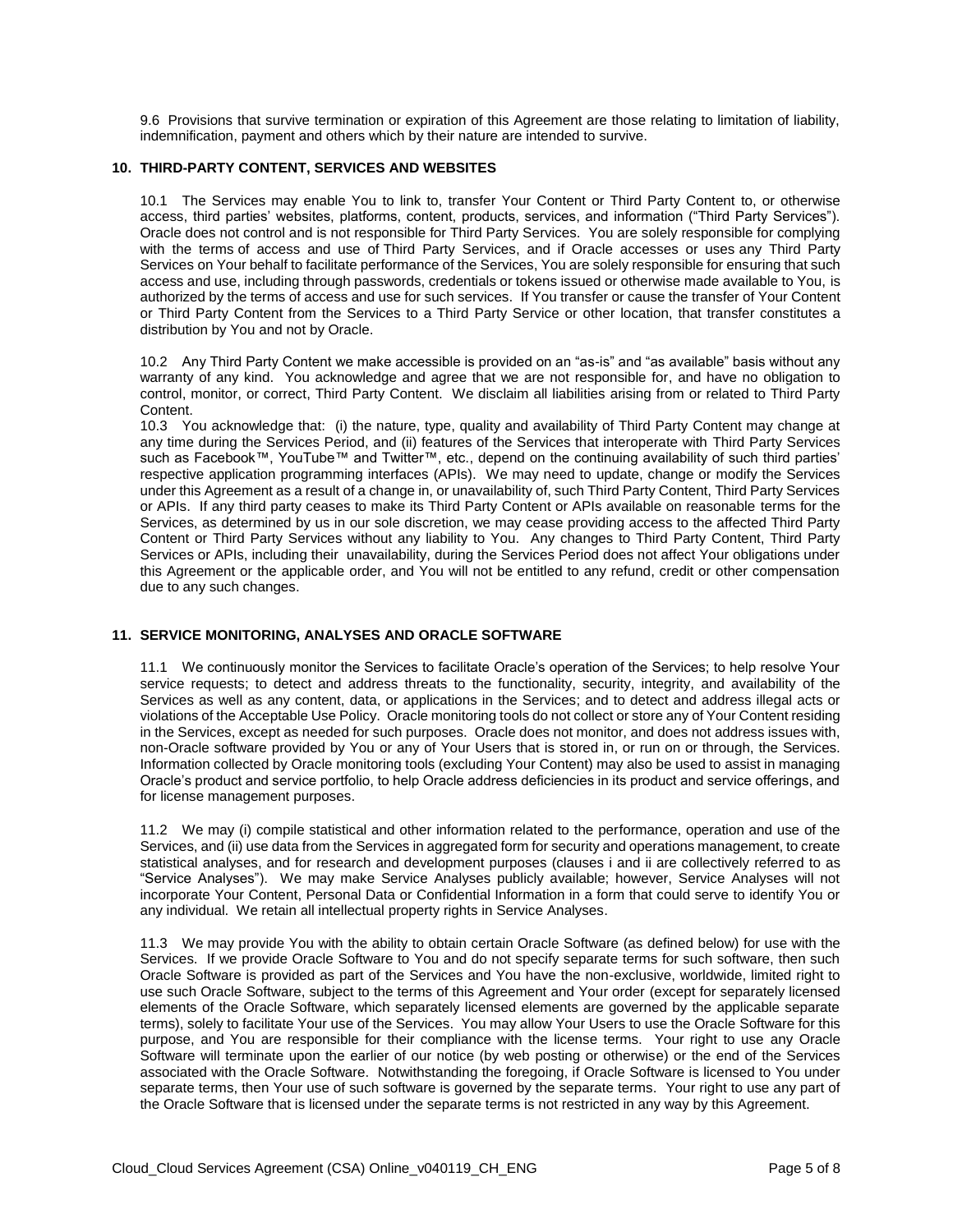#### **12. EXPORT**

12.1 Export laws and regulations of the United States and any other relevant local export laws and regulations apply to the Services. Such export laws govern use of the Services (including technical data) and any Services deliverables provided under this Agreement, and You and we each agree to comply with all such export laws and regulations (including "deemed export" and "deemed re-export" regulations). You agree that no data, information, software programs and/or materials resulting from the Services (or direct product thereof) will be exported, directly or indirectly, in violation of these laws, or will be used for any purpose prohibited by these laws including, without limitation, nuclear, chemical, or biological weapons proliferation, or development of missile technology.

12.2 You acknowledge that the Services are designed with capabilities for You and Your Users to access the Services without regard to geographic location and to transfer or otherwise move Your Content between the Services and other locations such as User workstations. You are solely responsible for the authorization and management of User accounts across geographic locations, as well as export control and geographic transfer of Your Content.

#### **13. FORCE MAJEURE**

Neither You nor we shall be responsible for failure or delay of performance if caused by: an act of war, hostility, or sabotage; act of God; pandemic; electrical, internet, or telecommunication outage that is not caused by the obligated party; government restrictions (including the denial or cancelation of any export, import or other license); or other event outside the reasonable control of the obligated party. Both You and we will use reasonable efforts to mitigate the effect of a force majeure event. If such event continues for more than 30 days, either of You or we may cancel unperformed Services and affected orders upon written notice. This Section does not excuse either party's obligation to take reasonable steps to follow its normal disaster recovery procedures or Your obligation to pay for the Services.

#### **14. GOVERNING LAW AND JURISDICTION**

This agreement is governed by the laws of Switzerland and each party agrees to submit to the exclusive jurisdiction of, and venue in, the courts in Zurich, Switzerland in any dispute arising out of or relating to this agreement. The UN Convention on Contracts for the International Sale of Goods (C.I.S.G) is not applicable.

#### **15. NOTICE**

15.1 Any notice required under this Agreement shall be provided to the other party in writing. If You have a legal dispute with us or if You wish to provide a notice under the Indemnification Section of this Agreement, or if You become subject to insolvency or other similar legal proceedings, You will promptly send written notice to: Oracle Software (Schweiz) GmbH, The Circle 32, 8058 Zurich, Switzerland, Attention: Legal Department.

15.2 We may give notices applicable to our Services customers by means of a general notice on the Oracle portal for the Services, and notices specific to You by electronic mail to Your e-mail address on record in our account information or by written communication sent by first class mail or pre-paid post to Your address on record in our account information.

#### **16. ASSIGNMENT**

You may not assign this Agreement or give or transfer the Services, or any interest in the Services, to another individual or entity.

#### **17. OTHER**

17.1 We are an independent contractor, and each party agrees that no partnership, joint venture, or agency relationship exists between the parties.

17.2 Our business partners and other third parties, including any third parties with which the Services have integrations or that are retained by You to provide consulting services, implementation services or applications that interact with the Services, are independent of Oracle and are not Oracle's agents. We are not liable for, bound by, or responsible for any problems with the Services or Your Content arising due to any acts of any such business partner or third party, unless the business partner or third party is providing Services as our subcontractor on an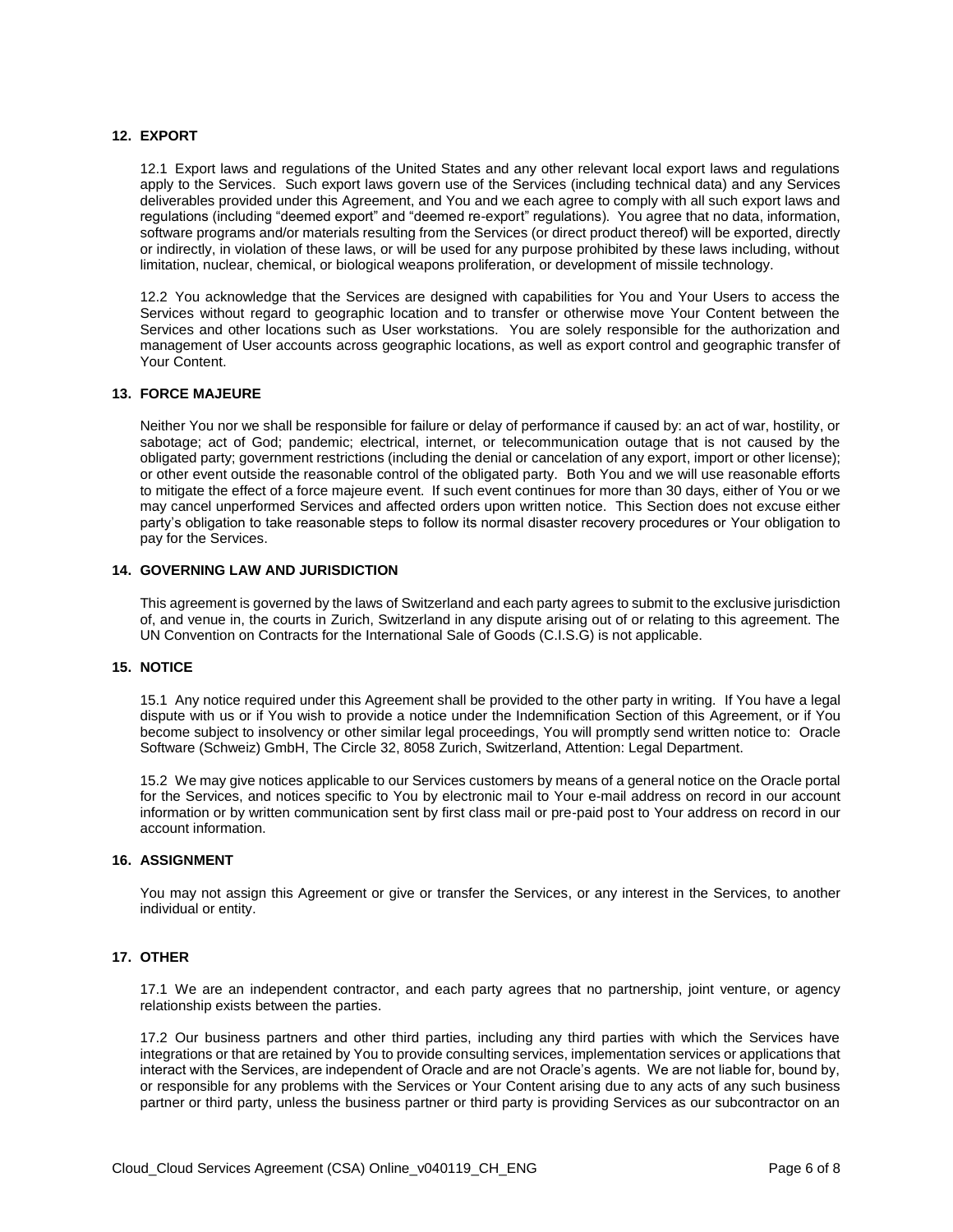engagement ordered under this Agreement and, if so, then only to the same extent as we would be responsible for our resources under this Agreement.

17.3 If any term of this Agreement is found to be invalid or unenforceable, the remaining provisions will remain effective and such term shall be replaced with another term consistent with the purpose and intent of this Agreement.

17.4 Except for actions for nonpayment or breach of Oracle's proprietary rights, no action, regardless of form, arising out of or relating to this Agreement may be brought by either party more than two years after the cause of action has accrued.

17.5 Prior to entering into an order governed by this Agreement, You are solely responsible for determining whether the Services meet Your technical, business or regulatory requirements. Oracle will cooperate with Your efforts to determine whether use of the standard Services are consistent with those requirements. Additional fees may apply to any additional work performed by Oracle or changes to the Services. You remain solely responsible for Your regulatory compliance in connection with Your use of the Services.

17.6 Upon forty-five (45) days written notice and no more than once every twelve (12) months, Oracle may audit Your use of the Cloud Services to ensure Your use of the Cloud Services is in compliance with the terms of the applicable order and this Agreement. Any such audit shall not unreasonably interfere with Your normal business operations.

You agree to cooperate with Oracle's audit and to provide reasonable assistance and access to information reasonably requested by Oracle.

The performance of the audit and non-public data obtained during the audit (including findings or reports that result from the audit) shall be subject to the provisions of section 4 (Nondisclosure) of this Agreement.

If the audit identifies non-compliance, You agree to remedy (which may include, without limitation, the payment of any fees for additional Cloud Services) such non-compliance within 30 days of written notification of that noncompliance. You agree that Oracle shall not be responsible for any of Your costs incurred in cooperating with the audit.

#### **18. ENTIRE AGREEMENT**

18.1 You agree that this Agreement and the information which is incorporated into this Agreement by written reference (including reference to information contained in a URL or referenced policy), together with the applicable order, is the complete agreement for the Services ordered by You and supersedes all prior or contemporaneous agreements or representations, written or oral, regarding such Services.

18.2 It is expressly agreed that the terms of this Agreement and any Oracle order shall supersede the terms in any purchase order, procurement internet portal, or other similar non-Oracle document and no terms included in any such purchase order, portal, or other non-Oracle document shall apply to the Services ordered. In the event of any inconsistencies between the terms of an order and the Agreement, the order shall take precedence; however, unless expressly stated otherwise in an order, the terms of the Data Processing Agreement shall take precedence over any inconsistent terms in an order. This Agreement and orders hereunder may not be modified and the rights and restrictions may not be altered or waived except in a writing signed or accepted online by authorized representatives of You and of Oracle; however, Oracle may update the Service Specifications, including by posting updated documents on Oracle's websites. No third party beneficiary relationships are created by this Agreement.

#### **19. AGREEMENT DEFINITIONS**

19.1 **"Oracle Software"** means any software agent, application or tool that Oracle makes available to You for download specifically for purposes of facilitating Your access to, operation of, and/or use with, the Services.

19.2 **"Program Documentation"** refers to the user manuals, help windows, readme files for the Services and any Oracle Software. You may access the documentation online a[t http://oracle.com/contracts](http://oracle.com/contracts) or such other address specified by Oracle.

19.3 **"Service Specifications"** means the following documents, as applicable to the Services under Your order: (a) the Oracle Cloud Hosting and Delivery Policies, the Program Documentation, the Oracle service descriptions,